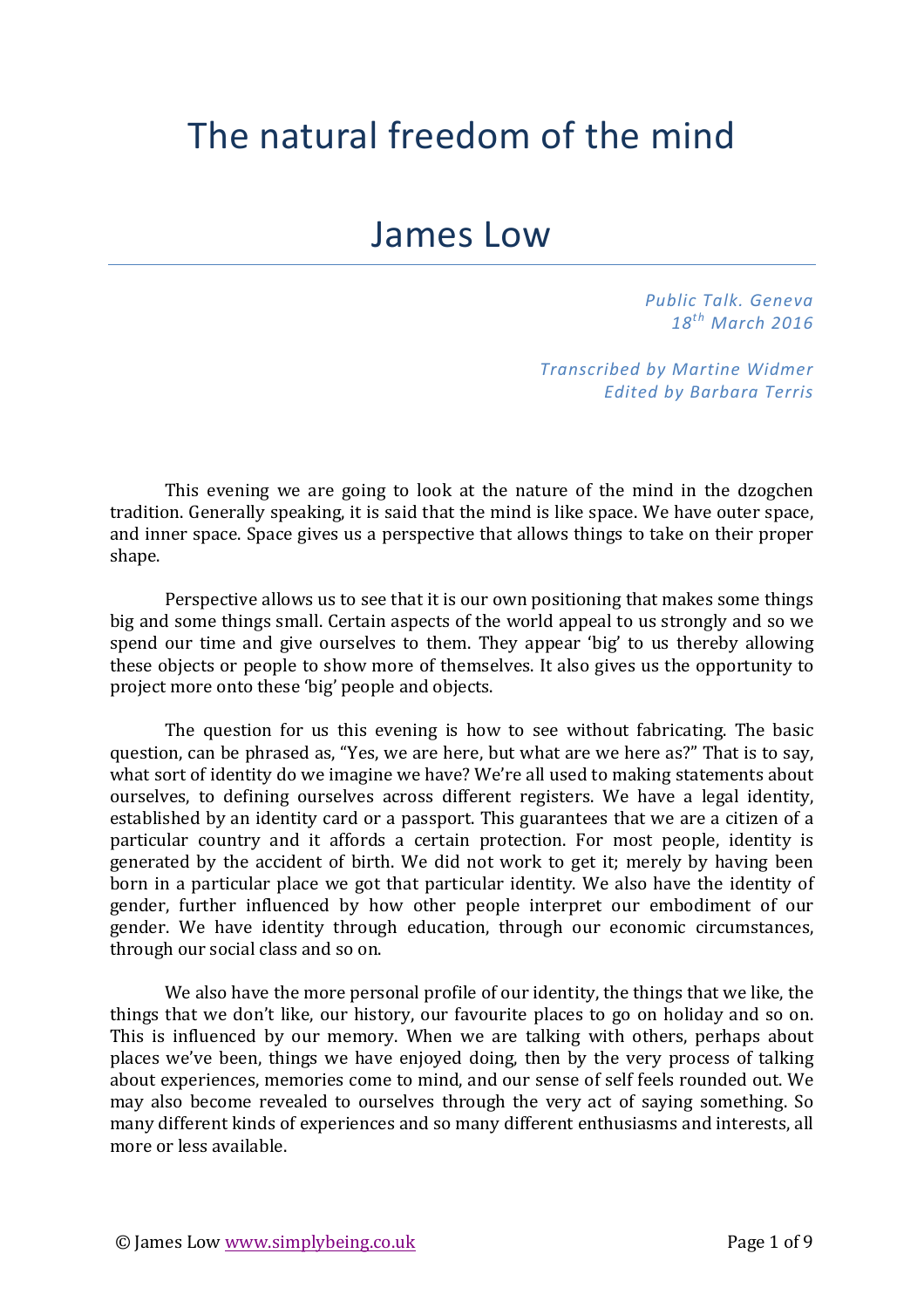Thinking about this helps us appreciate that identity is not something fixed. In fact, most of the time it is situationally evoked, since how we reveal ourselves to the other is not just a matter of our personal confidence, but is also the feeling tone that we have of the other person's availability to us. For example, depending on who we are speaking to—older people, contemporaries, children—our voice will change in terms of its tone and volume; our vocabulary and grammar is likely to change as well. In linguistics this can be referred to as 'accommodation'. In Buddhism this is referred to as dependent co-origination, or interdependence: how we emerge into the world with others arises as a co-creation of becoming.

Buddhism says that we need wisdom in order to develop compassion. What is meant by wisdom? Wisdom is seeing the illusory nature of the restrictive habitformations with which we frequently identify. Wisdom allows us to see that the building-blocks out of which we create both our areas of competence and our areas of incompetence, have no true substance to them.

One of the blessings of living in a city is that it's full of people who are not like us. We may think, "I couldn't be like that. I couldn't do that." but for them it seems very easy. That establishes two things: that some people are at ease doing what I can't do, and that what stops me doing what they do is my own self-limitation. So it is important to have some sense of the construction "I am like this". If "I am like this"-ness, if the seeming given-ness of our "I am like this", is just a fact, then it's difficult to examine. From the point of view of meditation, a strong belief that we are what we take ourselves to be is a delusion created by not understanding the nature of thought.

Everything that we encounter, whether it appears to be outside of us or inside of us, is experience. If I lift up this cup it looks as if I am holding something in my hand. You can agree that this is the case because you can see the cup that is in my hand. So there is my hand and there is a cup. The cup is self-existing; it is what it is. I put the cup down on the table and it's still the cup. Wherever we put the cup, the cup is the cup. If, however, we let go the cup then we don't have a cup. We now have water on the floor and lots of sharp pieces of broken pottery! So it looks as if the cup has cup-ness, or that it's full of cup. But of course this is all part of a conversation with the world. The cup is not something added onto the world from outside. The cup is *in* the world; it's made out of the earth, prepared in a factory, produced by some design department, sent out to the shops and so on. The cup has always been in relationship—in relation with mind: the factory owner's idea to make a new kind of best-selling cup, the shopkeeper scanning the pottery brochure to see what will sell well... From the beginning to the end the cup is a mental phenomenon. Without the mind the cup wouldn't exist. Without the mind the cup wouldn't have come here. Without our careful attention in washing the cup, it would have got broken.

The point I am trying to make is that the world is not constituted out of separate things, each with their own internal essence or substance. We live within many intermeshing webs of communication. We have the web of visual display of colours and shapes; we have the semantic web, the juxtaposition of words and thoughts supporting them whereby we generate new meanings moment by moment; we have webs of feeling which are linked to memories from the past, hopes of the future. They all show that the field of our experience is very rich. Many different factors are operating at once.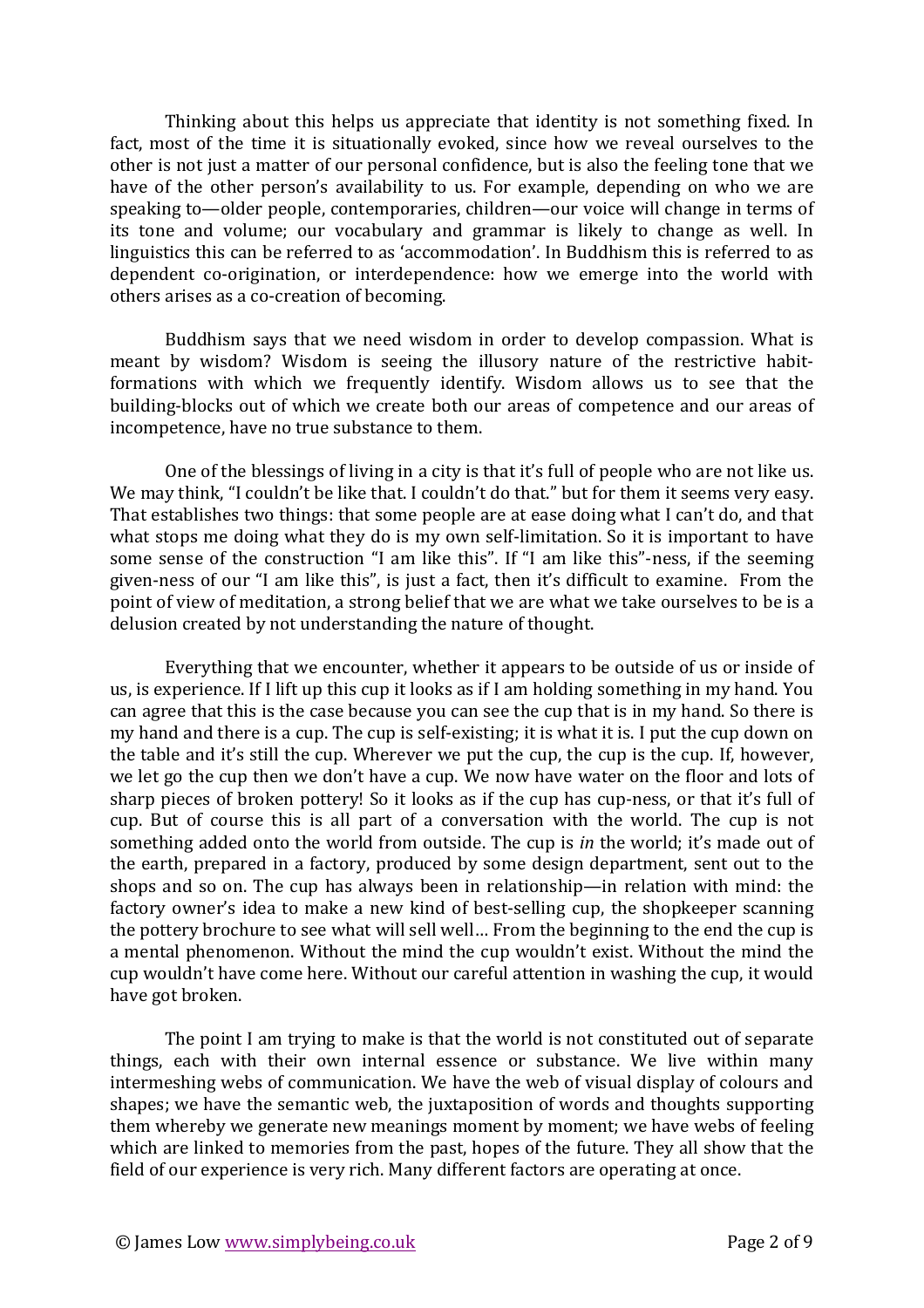To think, "What is it? What should I do?" is a very dislocating question separating me from my embodied world, from me being part of existence. I am then living in a little island of myself: I look out at this world full of people and things and wonder, "Oh, who are you, what are you up to? Do I like you, do I not like you?" One question leads to more and more questions: "Who are all these people. What would I do with them?"

This is the basic position which in Buddhism is referred to as samsara. It starts with the sense of oneself as isolated, as an individual. An individual is one who is separated from others but also is a unit. It may seem very strange thing to refer to oneself as 'a unit' since most of us are highly fragmented, not indivisible at all! 'Unit' seems to imply being autonomous but we are not in the least autonomous; we're highly dependent. We depend on air coming in and out of our nostrils; we depend on food which we didn't grow for ourselves; we wear clothes made by other people yet we still consider ourselves to be autonomous individuals. This is a kind of autohypnosis whereby we each fabricate a notion that 'I am an island onto myself'.

From the Buddhist point of view this notion of a self-referential ego as the basis of ourselves, of our life, is a terrible misapprehension. It's a mistake that generates more and more difficulties for us in the course of our lives. Buddhism describes our root difficulty as ignorance leading to attachment. It basically means that we are ignoring what is actually here and instead become attached to our ideas and interpretations of how it seems to us. Having once created our private world of interpretations, which has taken us a lot of time and effort to do, this then has to be maintained constantly.

Think back to when you were a child building a sandcastle at the seaside. If the sand was very fine and wet then any wall you try to build just gets washed down again. This is how it is for us as people: we come into a particular shape but something happens and our mood shifts. We don't feel the same any more. Maybe we wake up one morning and we don't feel very well. We went to bed feeling fine and now in the morning we are sick. We didn't plan to be sick. We didn't ask to be sick. We're just sick! Something happened to me and now I am sick. This is not the mark of an autonomous individual. This is the mark of being a puppet, a poor lost puppet who doesn't even know who is pulling its strings. So, then we start to think, "Oh there must be something wrong with my diet." And we go to our computer and search for a good diet. We find hundreds of excellent diets but which diet will I choose? How will I know? We will never know. Thirty years ago people in Britain started telling us that butter was very dangerous and that we should eat margarine. Now we are told that margarine is not good and we should eat butter. It is the same with salt. People used to say that too much salt was bad and now people say that we are not taking enough salt.

The problem in being an individual is that our own shoulders have to carry the whole burden of responsibility: "It's my life. Nobody is going to tell me what to do. So what should I do? I don't know. But it's my life..." This is such a paradox, such a punishment, being condemned to freedom. European existential writers such as Camus, Sartre, Kafka, Rilke, Hesse and more recently Kerouac addresses this paradox, the fear and horror of freedom.

If everything is up to us to choose and the world is increasingly experienced as a range of commodities then as a free consumer in a capitalist economy I have this infinite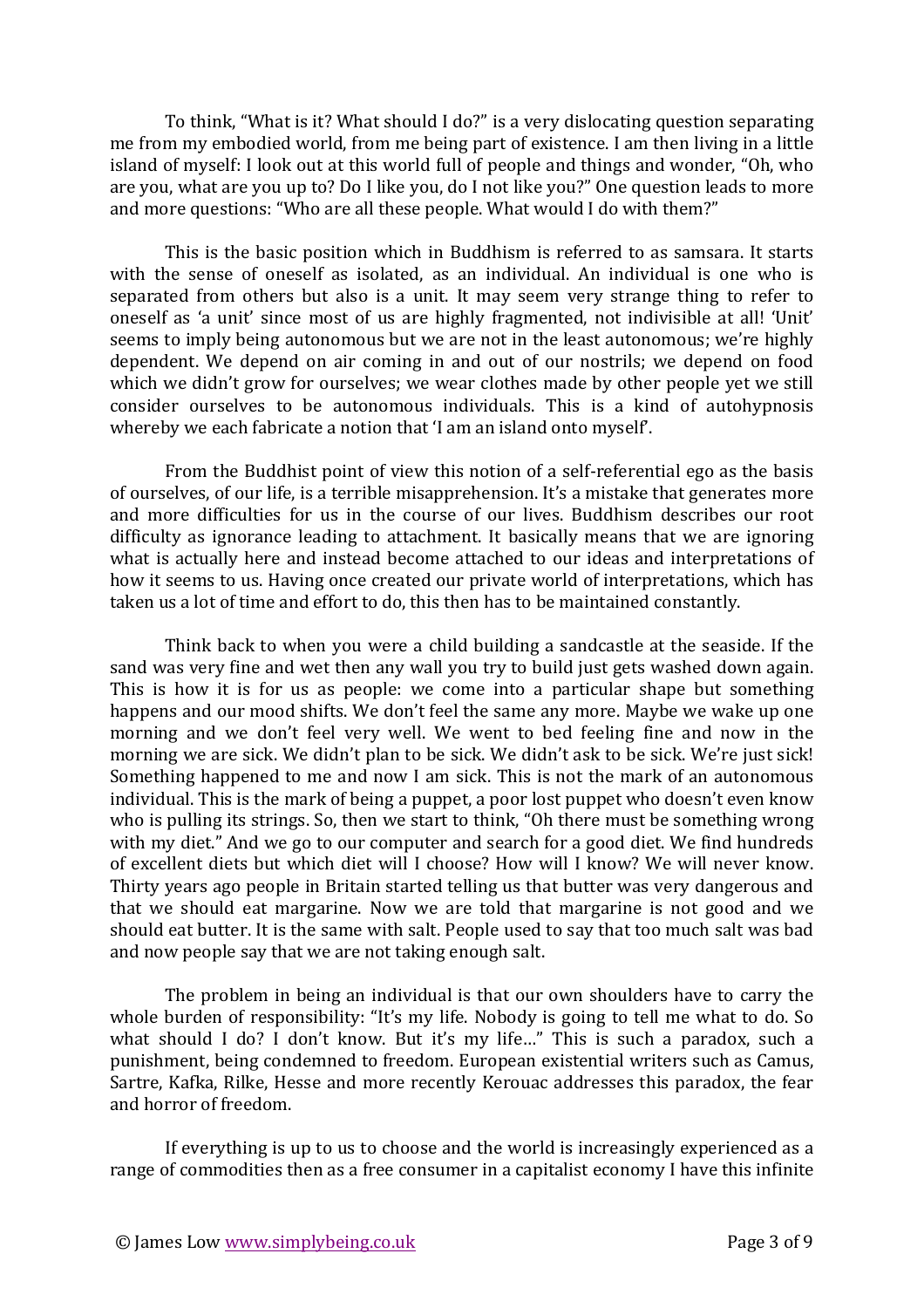richness of options in front of me. But what will I choose? What will be my criteria for choice? Questions and uncertainties and insecurities can mushroom and spread out from this very quickly. The root of this is an assumption "I am me" "I exist". But who are you? "I told you, I am me." 'I am me' is sufficient, completely meaningful. On the basis of this we can say, "This is a table, this is a cup, and I am me". Since you are a human being and I am a human being let's agree that these are non-negotiable statements. We all know this is a cup and if I say "I am me", you know what I mean. So when you say "I am me", I accept that too. And you, with equal-politeness, will agree that when I say "I am me". 

We agree to allow each other to be stupid, because we are not inquiring into what does it mean to say, "I am me". It becomes a statement with a big full stop at the end which seals us into a cul-de-sac. There is something quite reassuring about these dead ends because we can all agree there is nowhere further to go. I am what I am and indeed within the semiotic web, there are final statements. We say, "This is a cup", "I am me", and these become axioms, subject-verb-object. Each can be moved around in different combinations in different linguistic families however accepting a meaningful balancing of the sentence generates the feeling that whatever is stated is quite acceptable.

If we say, "Green cows fly slowly" then this is quite an acceptable sentence as Chomsky pointed out. Surrealists also generated many strange expressions: meaningless yet apparently meaningful because the basic structure was correct. "Terrorists should die" is one such popular sentence these days. You can choose whatever enemy you want, just insert it into the sentence. Language allows us to create new expressions and what I create appears to be a real thing. It appears to be truly existing out there and I am just observing and reporting how it is.

A child might say that cabbages disgusting and the parent responds pointing out that many other people like cabbage, so it can't be disgusting. You may not like cabbage, which is fine, but you are not entitled to say cabbage is horrible since "I eat cabbage and for me it's not horrible." Families you often have this kind of discussion and they're very helpful because they let us see how the subjective feeling-tone flips itself into an objective statement. Our mind constructs and then believes that the construction is true in itself. 

This is the dynamic nature of ignorance in Buddhist teaching. A child may come to a conclusion about ourselves such as "I hate math, I'm not going to do it anymore." Perhaps it is because they I don't like their teacher then that's a relationship and it can be altered. But when we say, "I don't like math" and then we say, "Math is horrible", the door to understanding mathematics is getting narrower and narrower and narrower. Probably each of us can remember times in our past when we made our world small, by developing some idea about something. For me, I remember playing tennis as a child. I played with somebody who was better at it than me, so I solved that problem by saying that I didn't like tennis. This was a very effective method. The world gets smaller and smaller and we are following a narrow track through the labyrinth. "I don't like tennis" is a thought. It probably expressed a mood one afternoon when I kept losing. I could have responded in various ways but it was caught in a conclusion "I don't like this" and led to a whole series of decisions of avoidance and a particular shaping in the topology of my existence appeared.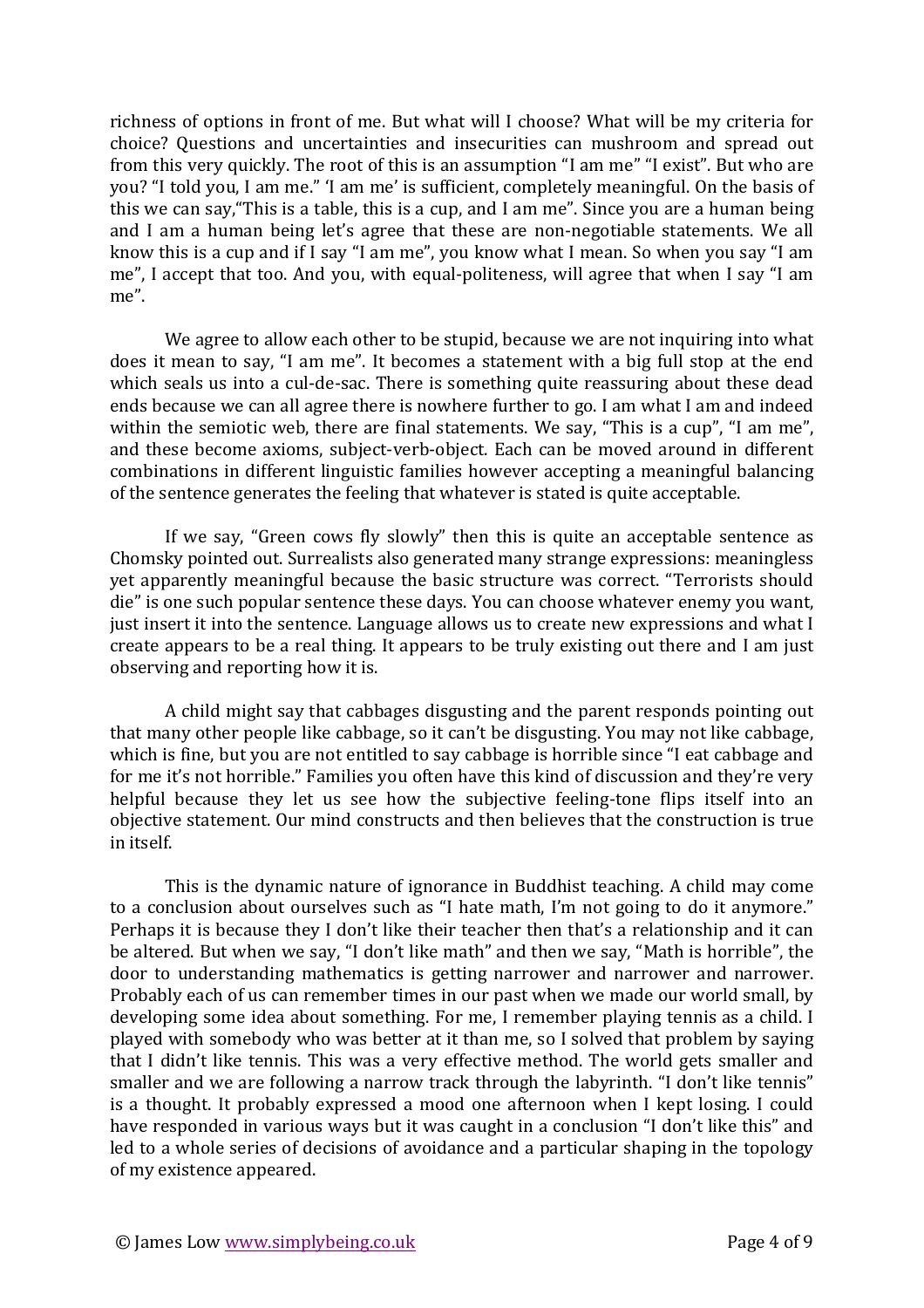But what was the true status, what was the true value of the statement, "I don't like tennis"? It was a mood in a specific situation. The feeling was transient. When we look at our mind in meditation we see that sensations and thoughts and feelings are always transitory. They have no solid substance of their own and we, the subject experiencing the thought, also have no capacity to hold on to the thought. Perhaps you read something in a book, a very interesting idea, and you start to think about it but probably not for more than a minute. If you keep thinking, your own thoughts will open into thinking about new areas. The thought that you had been focusing on dissolved into something else. Nevertheless we continue to come to fixed conclusions that seem to give a definite reality to the constructions that we ourselves build.

This is like a kind of dark miracle, a miracle in that, on the basis of transitory ungraspable phenomena we build seemingly solid enduring edifices. On the basis of these transitory and ungraspable phenomena  $-$  the thoughts and so on  $-$  we create the seemingly solid reliable enduring factors of our existence. How do we do that? By denial of the actual nature of phenomena.

In Buddhism this is described as grasping at the illusory self-substance of the object. We see an object as having inherent self-nature. For example there is a table here beside me. Because I'm using it as a table. We could also sit on it, or stand on it. There are thousands of things we could do with this wooden box but once we have decided that it's a table we don't need to imagine anything else. The creation of 'the table' is the death of the imagination. If our imagination stays alive we may deconstruct the tableness of the table in order to allow the potential embedded in whatever might be there. 

We have done the same to ourselves. We have incredible potential. We show many different moods and ways of walking and talking and we become used to being 'ourselves'. This 'ourself' is an artificial construct, a construct which is maintained by forgetting our potential. Potentials are a bit scary because how would I know who I was if I could just be whatever was going to happen? I need to be in charge of 'me'. I can't trust the spontaneity of co-emergence. I want to know in advance what is going to happen yet the fact is that nobody knows in advance what is going to happen.

But 'I am who I am'. That is to say, my individual identity is based on lying and cheating to myself. A consequence of this is that I lie and cheat you as well. But that's okay because you're lying and cheating to yourself as well!

In buddhism the first thing we look at is impermanence. The content of the mind and the content of our visual and auditory sensory experience is ever-changing. How can you make something stable out of that which is always moving? You can't. Only by telling lies. So I am lying. I'm pretending to myself that the world has stability. We are very accustomed to this. Politicians tell us that there are just a few problems but if we vote for they then they will solve them. No need to worry. However there is no way to solve the problems of the world by imagining that you understand them. If we all try hard enough can we can bring an end to suffering? So there is no end to thinking and there is no end to fabricating solutions which are impossible to implement.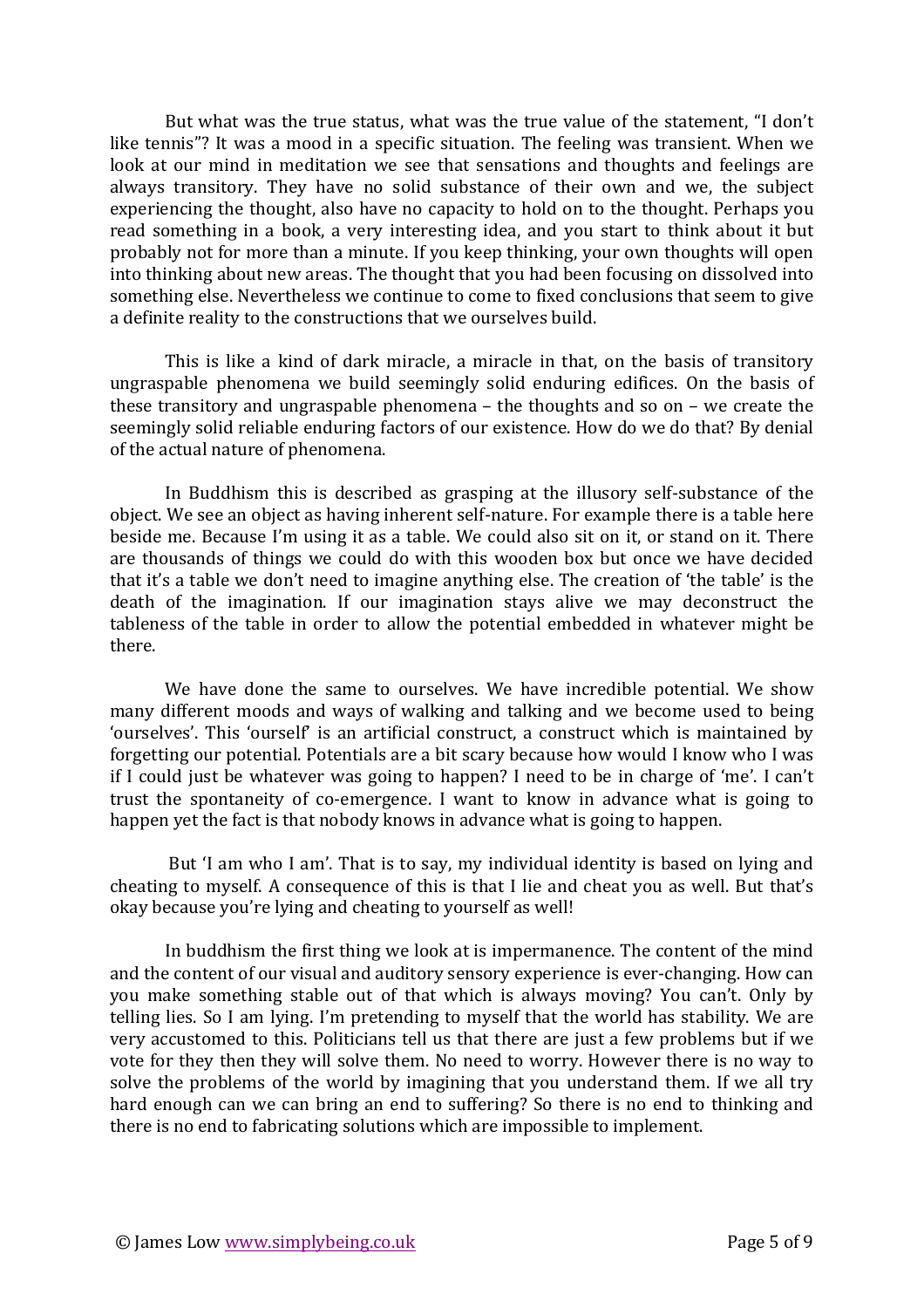This is why buddhism says that there is no end to samsara, because as long as you believe that your thoughts tell the truth about the world and if you could only just develop a better thought, you would find a universal solution. This delusion is a show that can run forever. However once we see that our thoughts are coming and going, our feelings are coming and going, the sensations in my body are coming and going, then once we begin to see that, that the world is dynamic, then we have a paradigm shift: I am moving in a moving world. To try and stabilize a moving world doesn't make sense. I need to become better at movement; I need to move with circumstances. I don't know what is going to happen so I give up the fantasy of control. That doesn't mean that I go to the other extreme, to feeling out of control. I am in the middle, present with what is occurring and moving with that, sometimes coming forward, sometimes giving space, always being in connection.

Then we start to see that we are not an autonomous individual, that we are a participant, part of what is already here. I can relax and live through my senses, through my embodied being with the world as it shows itself. I can allow myself to be as I manifest. I can feel sad, hopeless, hopeful, whatever arises. I can notice what this does to my body and how it positions me closer to other people or further away. The more I allow this display of expression, the less I identify with a definition of 'me', the more aware I am that this is all just potential manifesting.

Where does this potential come from? It is the mind displaying itself. What is the mind? Then we start to explore. Is the mind a thing? Is the mind inside my body? Is it outside my body? Is it big, is it small? Through relaxing into the meditation and making these explorations again and again, we start to get a feel of the unspeakable mystery of existence. Now there is no point to solving a mystery, unless it's in a crime book; mystery is something to be entered into.

The more we allow ourselves to be with ourselves, the more we find that we are not someone in particular. The ground of being is always open and the forms that we manifest are relational. This frees us from the sense that we have a particular shape which we have to protect under all circumstances. That's a great relief. All this busy work of holding myself in place! We can relax and be with our feelings. If this seems to be difficult for other people that is just because of their limitations. We cannot rescue other people from themselves. If we feel sad the other person will feel something. They might not want to feel your sadness, but that's another issue. The idea that we have to present ourselves as a nice person to be socially acceptable is a terrible curse, because that is instructing us to be artificial. But when you're artificial with others you're artificial with yourself, so how then will you ever know what you feel? It is unlikely that meditation is a cause of mass murder. Meditation makes people more spacious. The things you might show are curiosity, irritation. If you are connected with the world there are many things to irritate you. It's not toxic to show and share your irritation. But what will others think? Well, that is their freedom. The beginning of your freedom is to give them the freedom to have their experience. When we are trying to develop ourselves in a way that will manipulate other people into thinking that we are nicer than we are, this may be socially acceptable but it is also completely corrupt: deception as the royal road to happiness. What is so toxic about the rawness of experience? The function of meditation is to allow us to experience our life as it is.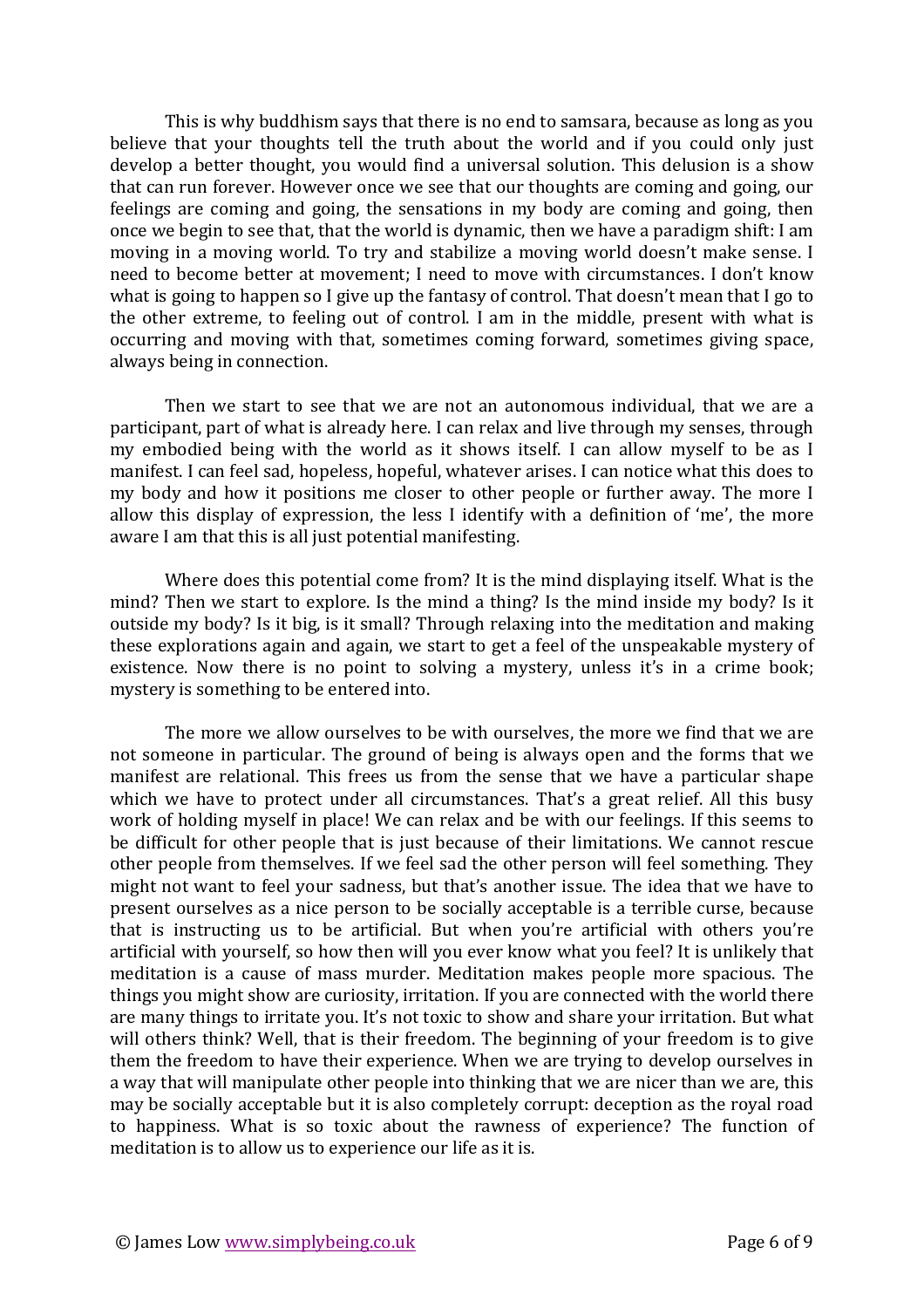In dzogchen practice, there are two main instructions for meditation. Try not to hang on to what you like and try not to get rid of what you don't like. Offer hospitality to whatever occurs as it occurs.

I may think that I don't like how I am and so I pretend not to be like that and then I am able to like myself again but the self that I like is not the self that I really am. That is tragic since what it means is that I create or continue the inner duality between the anxious self-formation which is judging how I am and the flow of experience. How can I ever be integrated, how can I relax and be at home in myself if I think there is something wrong with me? Perhaps I tell myself that I could be more kind, more generous, must try harder. 

Who is the one who is trying harder? This is a thought. Thought is the gardener who is going to improve the thought-garden. "As the gardener, I know the difference between flowers and weeds but I find it very annoying when you confuse them. Your garden is full of weeds. Since we are neighbours your weeds start to grow in my nice garden of flowers." This is the problem with the judge: the judge is not a universal judge. We all have a rulebook in our head but it's not a shared rulebook and so we fight and we squabble about the rules and we start to distrust other people.

The problem here is not the actual content of the mind but the status which is ascribed to the content of the mind. The thoughts in our mind are not serious. They are not the truth. They are just playing in the playground. It's impossible to speak the truth. We may speak truth-*ly* because we can know whether we are cheating ourself or not. Does that give us the confidence that we are speaking *the* truth? The objective truth would have to refer to things that are objectively out there? Not everybody likes Picasso. Not everybody likes Cabernet Sauvignon wine. Some people love *foie gras*; others see it as the torture of animals. It is difficult to find anything that everybody could agree on as the truth.

Buddhism would say that what we have access to is experience. Each of us is a mind, the mind, our mind, that is to say a quality of awareness or an awareness which reveals the ever-changing unfolding of the patterns of the world. Which world? Our world. Our worlds have some kind of interface, like a Venn diagram; there may be some overlap that we agree on but we have no access to the contents of other people's minds. We infer, we imagine, we interpret. This is experience. The world is experience; it's not objective fact. You could only have objective fact if you extracted the mind but anyway for now what we have are opinions, interpretations and the lived quality of experience.

This is very radical. It means that in the world there is nothing to catch, yet there is experience. Look, I am catching the cup in my hand; I have got something in my hand now; I'm holding the cup with two hands. You can see that I am doing this. That is to say, you are experiencing something, and I am experiencing something too. We can give different descriptions of what we are experiencing but what we actually experience is light. You see light; you don't see a cup. A cup you invent in your head. Without the concept of a cup you wouldn't know what it was. A baby can look at me doing this. It doesn't know what I'm doing but it sees something; it has an experience. We have an experience into which we massage cognitive structures, conceptual elaborations, which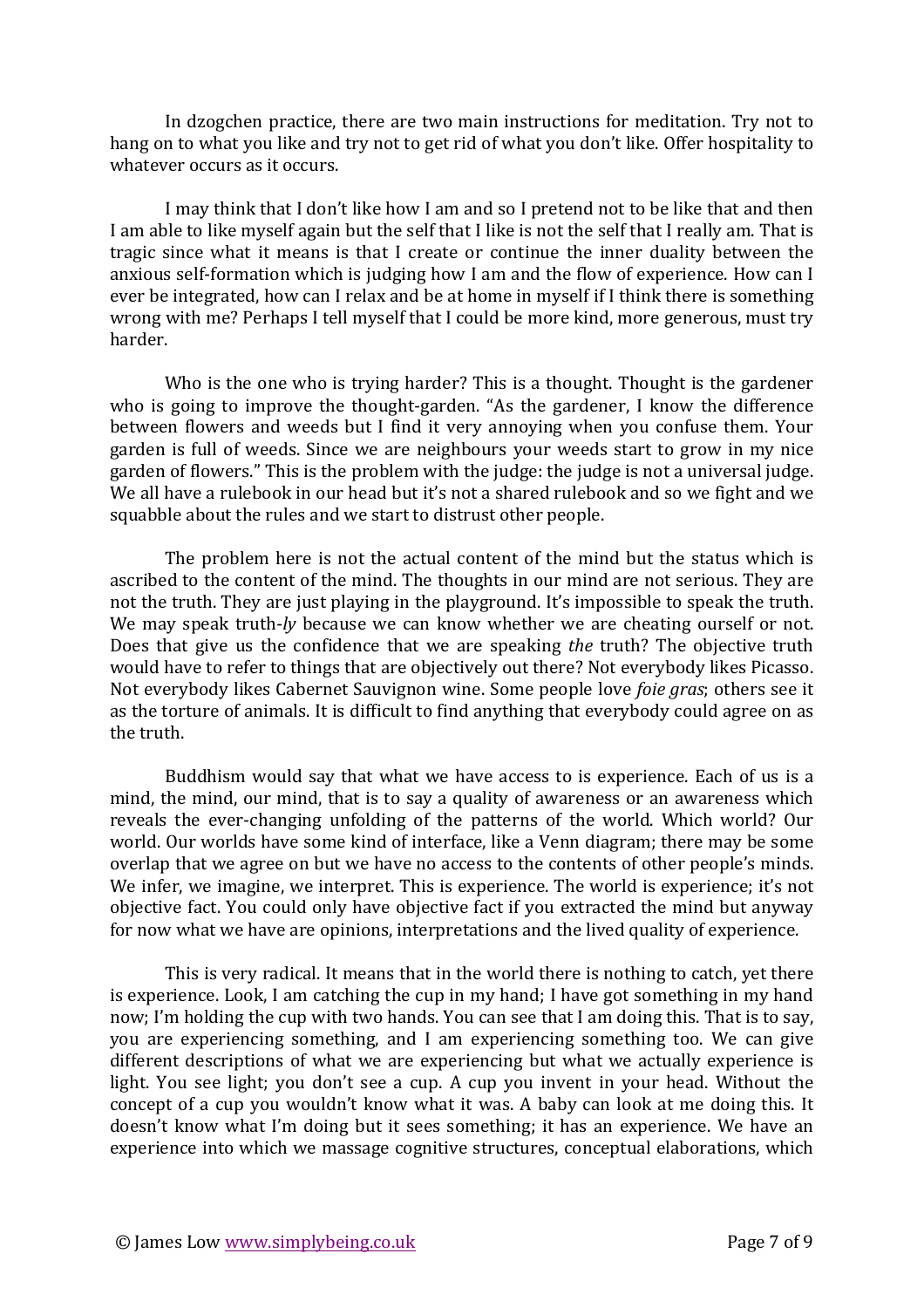take the raw fresh field of the moment and cook it into a familiar dish. We add the flavours we know and like. This is how we customise the world.

It's a strange paradox. The raw form of the world is like Primark, a budget clothes-shop, but we have inside us a *maison de haute couture*. Inside us scissors are moving, stitching is going on; we customise the world to get the perfect fit. We choose the colour to suit our complexion. We live in our world, with selective attention. We elaborate the features that appeal to us and play down the features we don't like.

Meditation begins when we start to be curious about what it means to be alive, observing the flow of experience without correcting or controlling, observing face on the formation of the patterning of our experience. We open to the mind itself. Our mind is not a self, an ego-formation which continues through time; the mind is an awareness which is open and naked and fresh showing whatever is occurring. Mind is also the energy which is unfolding within it. In terms of awareness we are nothing at all, because we can't find this awareness as something. And yet awareness shows the field of experience, this room in Geneva with the people in it, and within that field, each of us is the unique specific particularity of our embodied being.

In dzogchen, the whole focus is to realise the inseparability of these three aspects. However we are is inseparable from the field of everything else that is occurring. This field is inseparable from its ground which is open awareness. It's not that we strongly exist as this individual ego autonomy since all constructs are dynamic and changing-the fact that something is ungraspable doesn't mean that it's not here. When we talk, when we walk, we influence other people, other people who are also energetic formations.

We are patterns of energy in a field of energy within the space of open awareness. We are not the master, we are not the slave. On the level of manifestation, we are part of the field and have to work with the circumstances that arise. But our awareness is always open and in its ungraspability, it is indestructible.

This is an amazing range of possibility. As an embodied self we could say, from the individual point of view, that we are very vulnerable: the world can get to us in all sorts of ways. But if we open to the fact that we are always already part of the world then we find ourselves responding to what happens. If I build myself as a castle, I don't want to be invaded. That's the function of building a castle: to stop people invading. But if I am a participant, then other people are not invaders of my space since I don't have a space; I am participating in the open space.

The issue then is how to find the resources to respond to a particular person. For example if you are a schoolteacher, classroom environments vary and children vary in their capacity and interest. The teacher needs to swim in the sea alongside the students, not too far away and not too close. The teacher needs to find a dynamic balance of authority and availability. You can only do that by giving yourself into the task of teaching. 

Generally speaking being flexible is good. By very minor adjustments to our vision what we might see as obstacles and provocations we can now experience as invitations, as invitations to open ourselves up, to remind us that when we close down